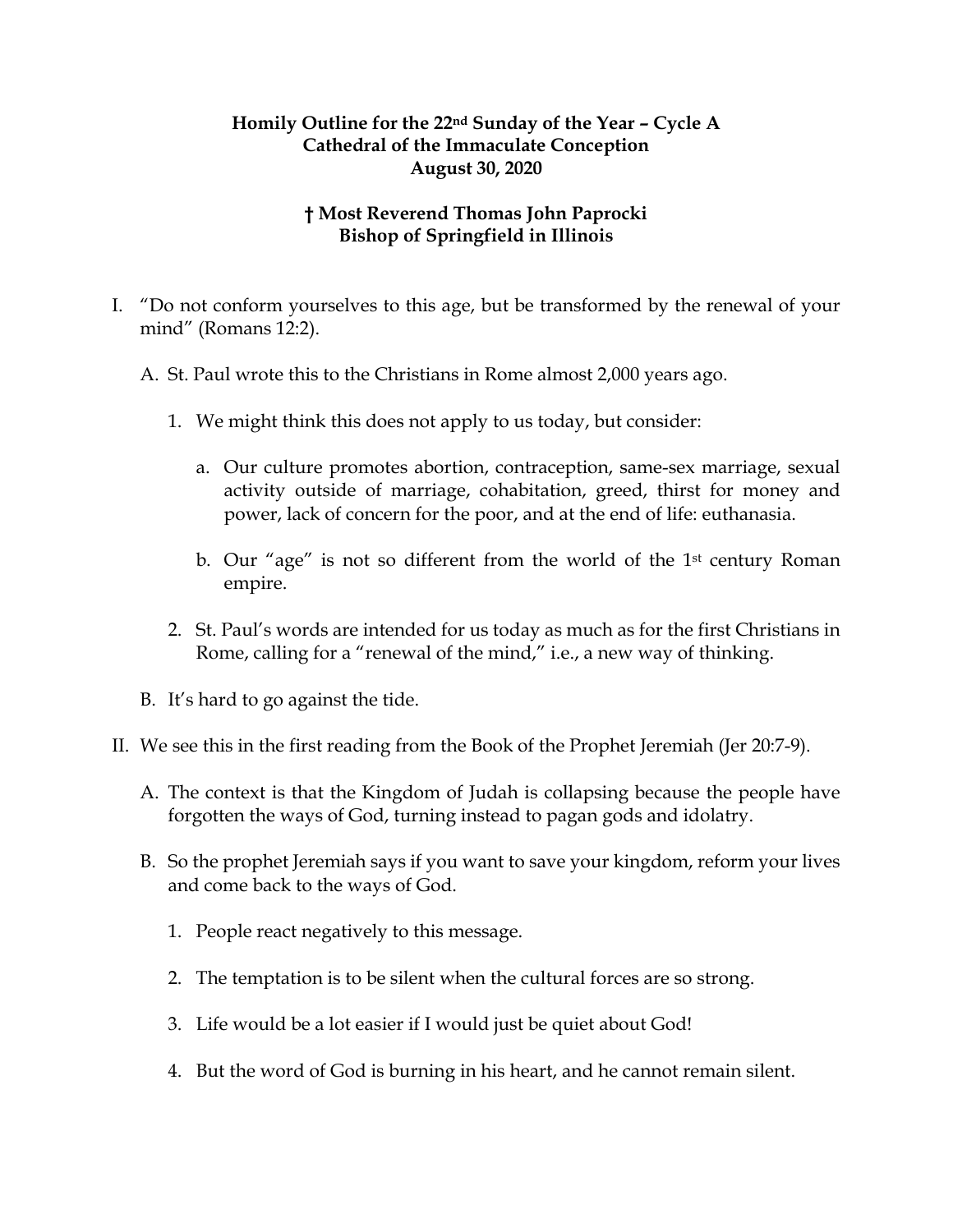- 5. He continues to call people to the ways of God, even though it cost him dearly in his own personal life.
- III. In the Gospel (Mt 16:21-27), Jesus talks about how he would have to suffer, and die, and rise again on the third day.
	- A. Peter must not have been listening closely, because he apparently did not hear the last part about rising on the third day.
		- 1. He objects that he will not let this happen, obviously focused only on the first two pasts of what Jesus was saying about his suffering and death.
		- 2. This provokes a strong reaction in Jesus, who calls Peter "Satan" and an obstacle to His plan of salvation.
	- B. Jesus calls Peter and His disciples and all of us to a new way of thinking, i.e., rather than thinking the way other people think, He calls us to think the way God thinks.
- IV. Going back to St. Paul, he says, "urge you, brothers and sisters, by the mercies of God, to offer your bodies as a living sacrifice, holy and pleasing to God, your spiritual worship."
	- A. He is talking about "sacrifice," a beautiful word which comes from two Latin words, *sacer*, which means "holy," and *facere*, which means "to make."
		- 1. So *sacer* + *facere*, sacrifice, means to make holy.
		- 2. When you sacrifice, that's how you become holy.
	- B. Jesus sacrificed Himself for our salvation.
		- 1. He calls us to sacrifice in our lives for the greater good as well.
		- 2. For example, if you want a happy, healthy and holy family, spouses have to make sacrifices for each other, and parents need to make sacrifices for their children.
		- 3. They give of themselves to make their family holy, and that is a very beautiful thing!
- V. The Holy Sacrifice of the Mass is a re-presentation of the Sacrifice of Jesus on the cross.